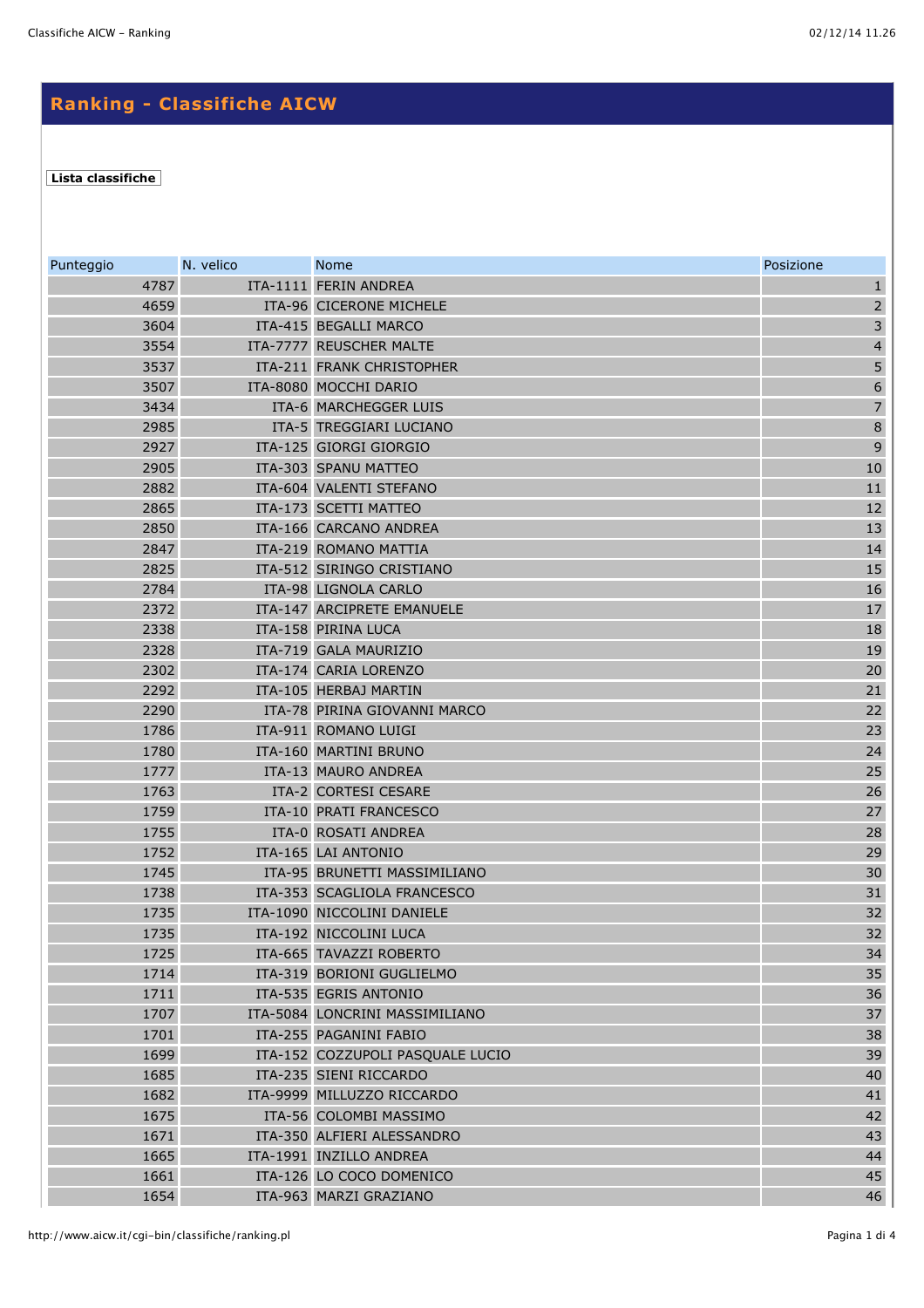| 1645 | ITA-224 NERI COSIMO               | 47  |
|------|-----------------------------------|-----|
| 1637 | ITA-7007 TINTORRI LORENZO         | 48  |
| 1614 | ITA-284 MANZAROLI MARCO           | 49  |
| 1204 | ITA-140 IACHINO MATTEO            | 50  |
| 1204 | ITA-2610 TESTA JACOPO             | 50  |
| 1202 | ITA-991 FABRIZI MATTIA            | 52  |
| 1200 | ITA-205 VINANTE MARCO             | 53  |
| 1200 | ITA-170 PIRAS ROBERTA             | 53  |
| 1198 | ITA-420 LORIOLI STEFANO           | 55  |
| 1196 | ITA-333 CAPPUZZO FRANCESCO        | 56  |
| 1196 | ITA-102 TAGLIAFICO NICOLO         | 56  |
| 1196 | ITA-832 BERTOLDO ROSSEL           | 56  |
| 1196 | ITA-179 TROIANI DARIO             | 56  |
| 1188 | ITA-977 GRECO GIUSEPPE            | 60  |
| 1188 | ITA-630 TODESCHI MATTEO           | 60  |
| 1188 | ITA-984 VARRUCCIU GABRIELE        | 60  |
| 1188 | ITA-493 ROMEO MATTEO              | 60  |
| 1188 | ITA-156 TESTA MATTEO              | 60  |
| 1188 | ITA-899 BACCHINI PAOLO            | 60  |
| 1188 | ITA-988 MARCA RICCARDO            | 60  |
| 1186 | ITA-777 LOEFFLER HARTI            | 67  |
| 1182 | ITA-134 ONALI MATTIA              | 68  |
| 1176 | ITA-196 GIOVINI ALESSANDRO        | 69  |
| 1172 | ITA-22 ACTIS ROBERTO              | 70  |
| 1170 | ITA-334 BOLLA GIANNI              | 71  |
| 1166 | ITA-112 CROTTI FEDERICO           | 72  |
| 1154 | ITA-565 PASSINO LUIGI             | 73  |
| 1149 | ITA-106 FAUSTER THOMAS            | 74  |
| 1148 | ITA-412 BORAGNI MARCELLO          | 75  |
| 1148 | ITA-141 ABBATRIATICO DAVIDE       | 75  |
| 1147 | ITA-339 BARRECA FRANCESCO GIACOMO | 77  |
| 1115 | ITA-321 PANTANO PASQUALE          | 78  |
| 1112 | ITA-636 PASQUINI ROBERTO          | 79  |
| 1108 | ITA-697 STASSI UMBERTO MARIA      | 80  |
| 1096 | ITA-69 AMAROTTO FABRIZIO          | 81  |
| 1096 | ITA-297 PISTIDDA RICCARDO         | 81  |
| 1096 | ITA-176 PIRAS NICOLA              | 81  |
| 601  | ITA-818 FACCHIN FILIPPO           | 84  |
| 598  | ITA-92 FRANCHINI GIOVANNI         | 85  |
| 598  | ITA-910 MESCHINO GIANMARCO        | 85  |
| 598  | ITA-626 ZINALI ANDREA             | 85  |
| 597  | ITA-826 MICHALAK JACEK            | 88  |
| 596  | ITA-49 FABRIZI LUCIO              | 89  |
| 594  | ITA-81 VIVALDI LEONARDO PAOLO     | 90  |
| 592  | ITA-85 SBORDONI MAURO             | 91  |
| 591  | ITA-146 GEPPETTI GIULIO           | 92  |
| 589  | ITA-169 DEL CORSO ALBERTO         | 93  |
| 589  | ITA-212 BUSINARO GRAZIANO         | 93  |
| 588  | ITA-1999 GABBRIELLINI PIETRO      | 95  |
| 588  | ITA-586 PUGLIESE GREGORIO         | 95  |
| 587  | ITA-852 ESPOSITO VINCENZO         | 97  |
| 586  | ITA-299 BARTOLINI ROBERTO         | 98  |
| 585  | ITA-3311 RICCI ALESSANDRO         | 99  |
| 585  | ITA-67 CANELLA FABIO              | 99  |
| 584  | ITA-55 GAGGIOTTI GIACOMO          | 101 |
| 584  | ITA-2204 FULCERI ALESSIA          | 101 |
|      |                                   |     |